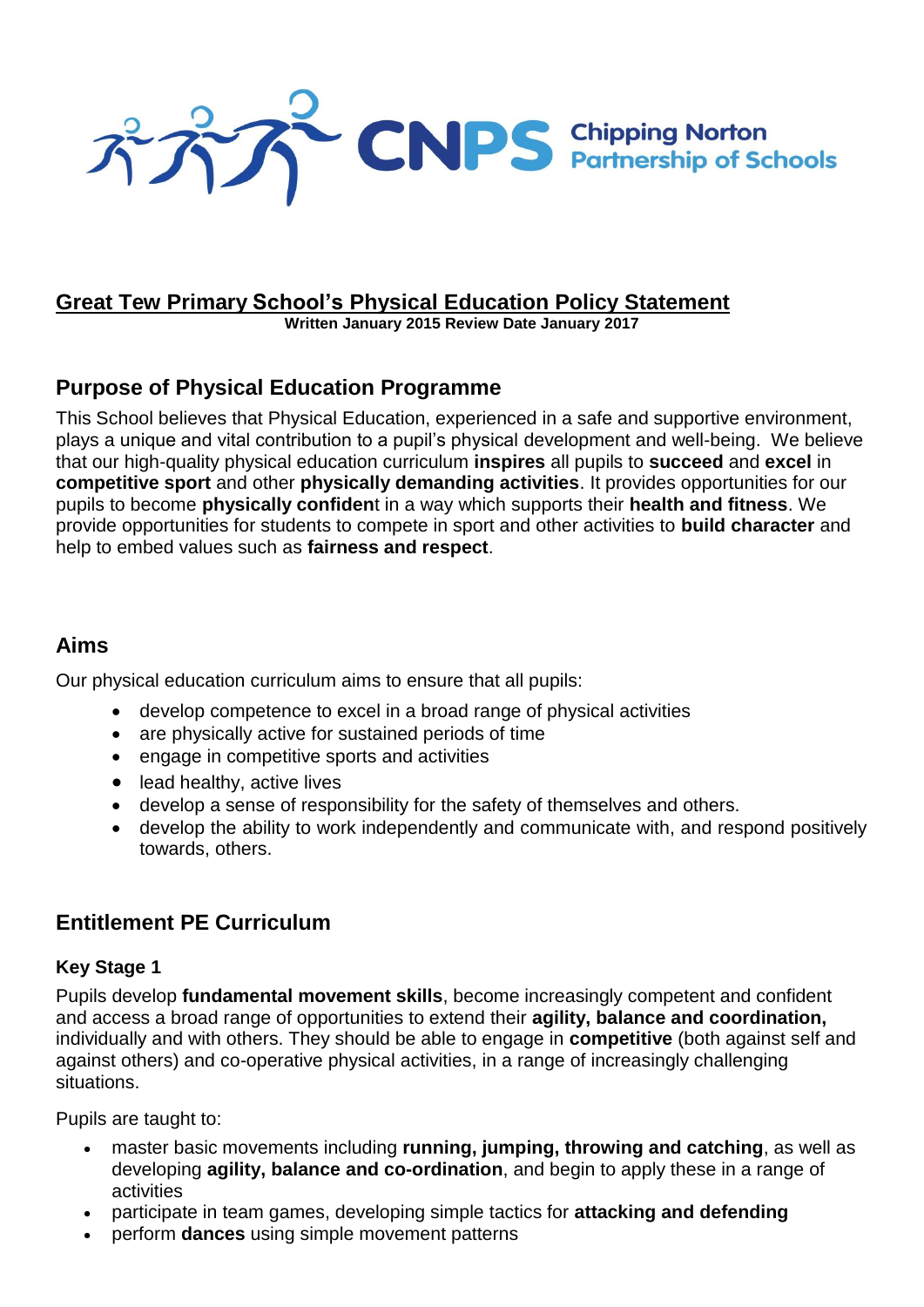### **Key Stage 2**

Pupils continue to apply and develop a **broader range of skills**, learning how to use them in different ways and to **link them to make actions and sequences of movement**. They should enjoy **communicating, collaborating and competing** with each other. They should develop an understanding of **how to improve** in different physical activities and sports and learn how to **evaluate** and recognise their own success.

Pupils are taught to:

- use **running, jumping, throwing and catching** in isolation and in combination
- play **competitive games**, **modified** where appropriate [for example, badminton, basketball, cricket, football, hockey, netball, rounders and tennis], and apply basic principles suitable for **attacking and defending**
- **develop flexibility, strength, technique, control and balance** [for example, through athletics and gymnastics]
- perform **dances** using a range of movement patterns
- take part in **outdoor and adventurous activity challenges** both individually and within a team
- compare their performances with previous ones and demonstrate improvement to achieve their **personal best**

### **Swimming and Water Safety**

We provide swimming instruction **either** in Key Stage 1 or Key Stage 2. We provide additional top up lessons for students who are unable to swim 25metres by the end of Year 6.

In particular, pupils are taught to:

- **swim competently**, confidently and proficiently over a distance of at least **25 metres**
- use a **range of strokes** effectively [for example, front crawl, backstroke and breaststroke]
- perform **safe self-rescue** in different water-based situations

#### **Time Allocation for PE**

Each pupil has 2 x 1 hour PE lessons

#### **Continuity and Progression**

Each class teacher has a copy of the curriculum map and Scheme of Work. Information will be passed to the new class teacher about pupil's ability, attitude and involvement during the transfer meetings.

#### **Extra-Curricular Opportunities**

The extra-curricular programme compliments and supplements the range of activities covered in curriculum time. We follow a full range of inter-school tournaments and festivals within the Chipping Norton Partnership of Schools (CNPS) At the beginning of each year, we publish a documented timetable of clubs and interschool activities on our school website

#### **Monitoring and Evaluation of PE**

The PE co-ordinator monitors and evaluates the programme by carrying out lesson observations. This information will be used to improve the teaching and learning within PE.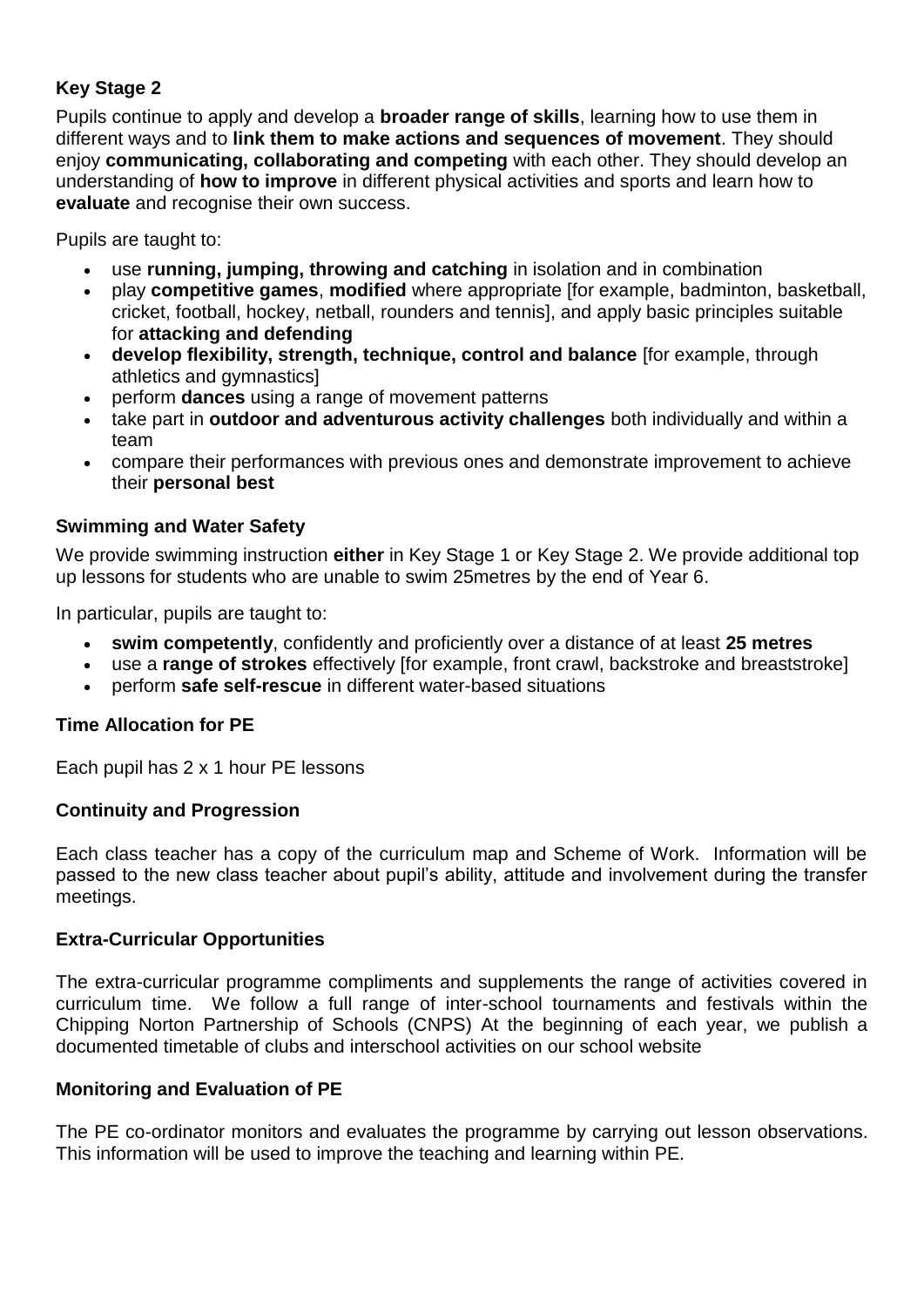### **Equal Opportunities and Inclusion**

The Physical Education Policy supports the values and beliefs described in the school's equal opportunities policy statement. All children should get changed and take part in PE lessons if they are at school. They may be excused certain parts of the practical activity, if they have a physical injury, but they still do the practical parts of the lesson they are able to do and learn with the rest of the class. They may take on a different role such as coach, evaluator, match report writer etc. Children are expected to change into compulsory PE kit for each lesson; the school has a small amount of kit that they will lend out in case a child forgets.

### **Safety**

Health & Safety awareness is an integral part of children's learning in PE. All staff work to accepted codes of practice (Safe Practice in PE ND Sport AfPE)

- Risk assessment is carried out before each visit off the school site.
- Teachers supervise children when changing and travelling.
- No jewellery (not even studs with plasters) may be worn for PE.
- Long hair must be tied back.
- Laces must be done up tightly with a bow on top of the tongue.
- All PE equipment is inspected annually, checked before use, used appropriately and stored safely.
- All accidents and 'near misses' are comprehensively logged and reported to the appropriate body where required.
- There is regular communication with parents about school policies and practice.
- Pupils are given opportunities to think about safe practice in relation to themselves and peers.
- PE facilities provide clean hazard free playing surfaces, sufficient space for activities, appropriate usage and a regular and systematic maintenance programme.
- First Aid provision is available.
- PE staff have access to medical information on pupils.
- Please see specific Risk assessment forms for activities such as swimming, gymnastics

**Policy Review Date January 2017**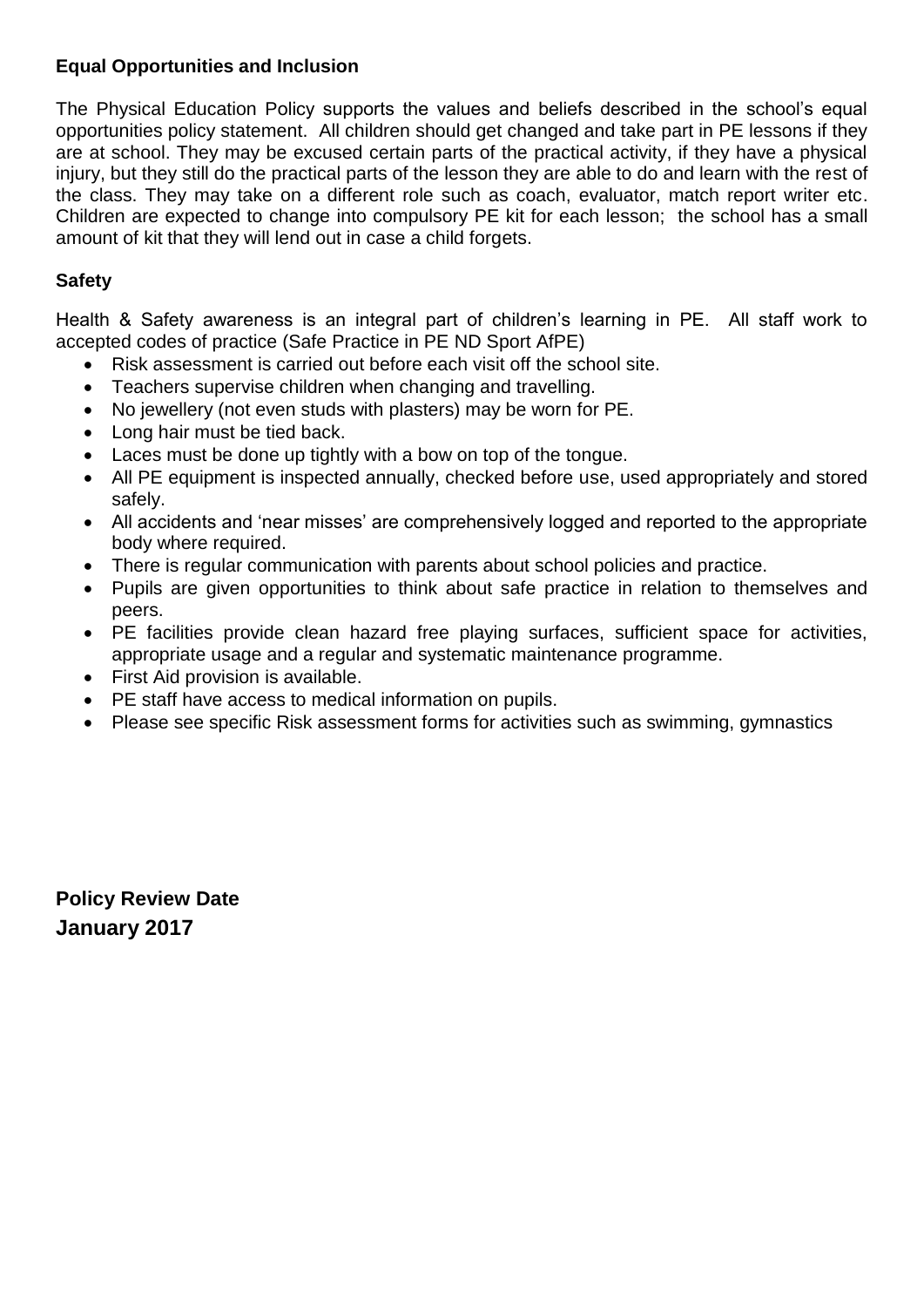#### **Great Tew Primary School PE Curriculum Map**

*This is a draft and is subject to change*

|                |                | Autumn Term                                  |                                                                                      | <b>Spring Term</b>                                                                   |                                             | <b>Summer Term</b>                         |                                                            |
|----------------|----------------|----------------------------------------------|--------------------------------------------------------------------------------------|--------------------------------------------------------------------------------------|---------------------------------------------|--------------------------------------------|------------------------------------------------------------|
|                | Year Lesson    | 1 <sup>st</sup> half                         | $2^{nd}$ half                                                                        | 1 <sup>st</sup> half                                                                 | $2^{nd}$ half                               | 1 <sup>st</sup> half                       | $2^{nd}$ half                                              |
| 1              | 1              | Games<br>8 lessons                           | Fundamental movement<br>skills - agility, balance and<br>co-ordination,<br>7 lessons | Fundamental movement<br>skills - agility, balance and<br>co-ordination.<br>6 lessons | Games<br>6 lessons                          | <b>Health and Fitness</b><br>6 Lessons     | Games<br>6 lessons                                         |
|                | $\overline{2}$ | Gymnastics<br>8 lessons                      | Dance<br>7 lessons                                                                   | Gymnastics<br>6 lessons                                                              | Dance<br>6 lessons                          | Athletics<br>6 lessons                     | Athletics<br>6 lessons                                     |
| $\overline{2}$ | 1              | Games<br>8 lessons                           | Fundamental movement<br>skills - agility, balance and<br>co-ordination,<br>7 lessons | Fundamental movement<br>skills - agility, balance and<br>co-ordination.<br>6 lessons | Games<br>6 lessons                          | <b>Health and Fitness</b><br>6 Lessons     | Games<br>6 lessons                                         |
|                | 2              | Gymnastics<br>8 lessons                      | Dance<br>7 lessons                                                                   | Gymnastics<br>6 lessons                                                              | Dance<br>6 lessons                          | Athletics<br>6 lessons                     | Athletics<br>6 lessons                                     |
| 3              | 1              | <b>Invasion Games</b><br>8 lessons - hockey  | <b>Invasion Games</b><br>7 lessons - football                                        | <b>Health and Fitness</b><br>6 Lessons                                               | Swimming<br>6 lessons                       | Net Wall Games<br>6 lessons - tennis       | <b>Striking and Fielding Games</b><br>6 lessons - cricket  |
|                | $\overline{2}$ | Gymnastics<br>8 lessons                      | <b>Invasion Games</b><br>7 lessons - netball                                         | <b>Invasion Games</b><br>6 lessons - netball                                         | Dance Unit 3<br>6 lessons                   | Athletics<br>6 lessons                     | Athletics<br>6 lessons                                     |
| 4              | 1              | <b>Invasion Games</b><br>8 lessons - hockey  | <b>Invasion Games</b><br>7 lessons - football                                        | <b>Health and Fitness</b><br>6 Lessons                                               | Swimming<br>6 lessons                       | Net Wall Games<br>6 lessons - tennis       | <b>Striking and Fielding Games</b><br>6 lessons - cricket  |
|                | $\overline{2}$ | Gymnastics<br>8 lessons                      | <b>Invasion Games</b><br>7 lessons - netball                                         | <b>Invasion Games</b><br>6 lessons - netball                                         | Dance<br>6 lessons                          | Athletics<br>6 lessons                     | Athletics<br>6 lessons                                     |
| 5              | 1              | <b>Invasion Games</b><br>Hockey<br>8 lessons | <b>Invasion Games</b><br>7 lessons - football                                        | <b>Invasion Games</b><br>Netball<br>6 lessons                                        | <b>Invasion Games</b><br>Rugby<br>6 lessons | Striking & Fielding<br>6 Lessons - cricket | <b>Striking and Fielding Games</b><br>6 lessons - rounders |
|                | $\overline{2}$ | Gymnastics<br>8 lessons                      | <b>Invasion Games</b><br>7 lessons - netball                                         | Health & Fitness/<br>orienteering<br>6 lessons                                       | Gymnastics/Dance<br>6 lessons               | Athletics<br>6 lessons                     | <b>Athletics</b><br>6 lessons                              |
|                |                |                                              |                                                                                      | Swimming 6 lessons                                                                   |                                             |                                            |                                                            |
| 6              | 1              | <b>Invasion Games</b><br>Hockey<br>8 lessons | <b>Invasion Games</b><br>Football<br>7 lessons                                       | <b>Invasion Games</b><br>Netball<br>6 lessons                                        | <b>Invasion Games</b><br>Rugby<br>6 lessons | Striking & Fielding<br>6 Lessons - cricket | <b>Striking and Fielding Games</b><br>6 lessons - rounders |
|                | $\overline{2}$ | Gymnastics<br>8 lessons                      | <b>Invasion Games</b><br>7 lessons - netball                                         | Health & Fitness/<br>orienteering<br>6 lessons                                       | Gymnastics/Dance<br>6 lessons               | Athletics<br>6 lessons                     | Athletics<br>6 lessons                                     |
|                |                |                                              |                                                                                      | Swimming 6 lessons                                                                   |                                             |                                            |                                                            |